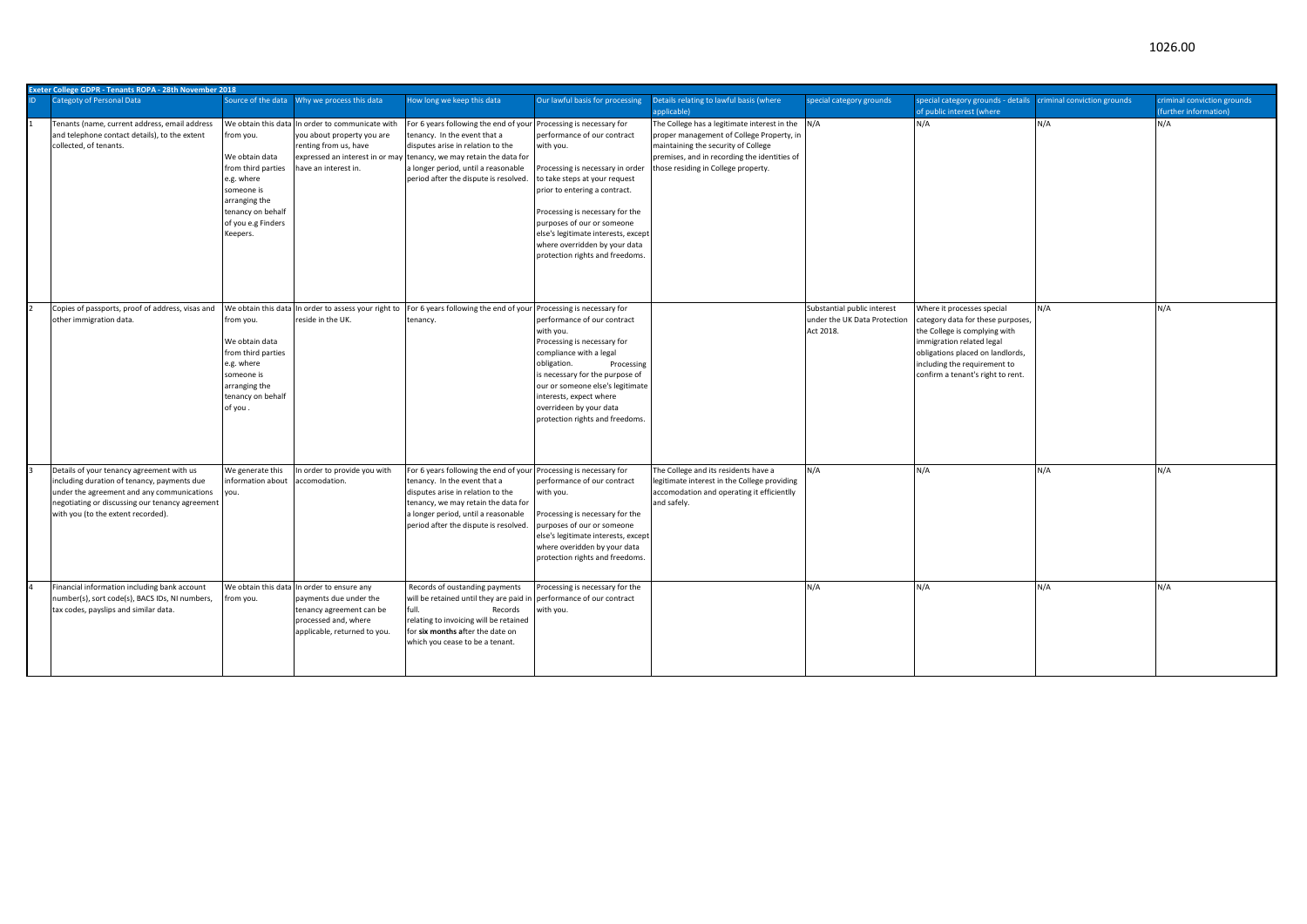| Exeter College GDPR - Tenants ROPA - 28th November 2018                                                                                                                                                                                                                                                                                                                              |                                                                                                       |                                                                                                                                                                                                                                                                                     |                                                                                                                                                                                                     |                                                                                                                                                                                                                                                               |                                                                                                                                                                                                        |                                                                                                                                                                                                                                                                                                                                                                                                           |                                                                                                                  |                                                                                                                                                                                                                                                                                                            |                                                                                                                                                                                                                                                                            |
|--------------------------------------------------------------------------------------------------------------------------------------------------------------------------------------------------------------------------------------------------------------------------------------------------------------------------------------------------------------------------------------|-------------------------------------------------------------------------------------------------------|-------------------------------------------------------------------------------------------------------------------------------------------------------------------------------------------------------------------------------------------------------------------------------------|-----------------------------------------------------------------------------------------------------------------------------------------------------------------------------------------------------|---------------------------------------------------------------------------------------------------------------------------------------------------------------------------------------------------------------------------------------------------------------|--------------------------------------------------------------------------------------------------------------------------------------------------------------------------------------------------------|-----------------------------------------------------------------------------------------------------------------------------------------------------------------------------------------------------------------------------------------------------------------------------------------------------------------------------------------------------------------------------------------------------------|------------------------------------------------------------------------------------------------------------------|------------------------------------------------------------------------------------------------------------------------------------------------------------------------------------------------------------------------------------------------------------------------------------------------------------|----------------------------------------------------------------------------------------------------------------------------------------------------------------------------------------------------------------------------------------------------------------------------|
| <b>Categoty of Personal Data</b>                                                                                                                                                                                                                                                                                                                                                     |                                                                                                       | Source of the data Why we process this data                                                                                                                                                                                                                                         | How long we keep this data                                                                                                                                                                          | Our lawful basis for processing                                                                                                                                                                                                                               | Details relating to lawful basis (where<br>applicable)                                                                                                                                                 | special category grounds                                                                                                                                                                                                                                                                                                                                                                                  | special category grounds - details criminal conviction grounds<br>of public interest (where                      |                                                                                                                                                                                                                                                                                                            | criminal conviction grounds<br>(further information)                                                                                                                                                                                                                       |
| Details of your relationship with the College,<br>including details of any fellowship, position, role<br>within the College and faculty, contract terms,<br>salary, benefits and entitlements.                                                                                                                                                                                       | from you.<br>We generate this<br>data about you.                                                      | We obtain this data In order to assess your right to Permanently.<br>reside in the College<br>Accommodation and ability to<br>meet the rental charges.<br>To maintain hisotric records of<br>College employees for the<br>archive, and in case we are<br>approached for references. |                                                                                                                                                                                                     | Processing is necessary for the<br>performance with our contract<br>with you.<br>Processing is necessary for the<br>purposes of our or someone<br>elses's legitimate interests,<br>except where overridden by<br>your data protection rights and<br>freedoms. | The College and its residents have a<br>legitimate interest in the College providing<br>references. The College also has a<br>legitimate interest in maintaing an accurate<br>archive of College life. | The College has a legitimate<br>interest in maintaining a<br>record of its activities as part<br>of a long established university<br>with a strong identity and<br>history, and in maintaining<br>such records for future<br>research.<br>The College, its former<br>employees and other parties<br>have a legitimate interest in<br>the College being able to<br>provide references for former<br>staff. | Processing is necessary for<br>archiving in the public interest,<br>and/ or for historical research<br>purposes. | N/A                                                                                                                                                                                                                                                                                                        | N/A                                                                                                                                                                                                                                                                        |
| Residential status information including current<br>address, previous address(es) and time at those<br>addresses, alternative address (where relevant),<br>names of others you live with, previous<br>residential status, previous landlord or letting<br>agent and their contact details and previous rent<br>or mortgage payments and mortgage provider (if<br>applicable).        | We obtain this data<br>rom you.                                                                       | In order to assess your<br>suitablility to reside in College<br>Property.                                                                                                                                                                                                           | For 6 years following the end of your<br>tenancy.                                                                                                                                                   | Processing is necessary for the<br>performance with our contract<br>with you.                                                                                                                                                                                 |                                                                                                                                                                                                        | N/A                                                                                                                                                                                                                                                                                                                                                                                                       | N/A                                                                                                              | N/A                                                                                                                                                                                                                                                                                                        | N/A                                                                                                                                                                                                                                                                        |
| Landlord references, if we are asked to provide a We generate this<br>reference for you.                                                                                                                                                                                                                                                                                             | data about you.                                                                                       | When we are asked to provide<br>a reference for you.                                                                                                                                                                                                                                | Copies of references will be kept for<br>six years from the date of provision<br>of the reference. An entry noting<br>that a reference was provided will<br>be retained on our permanent<br>record. | Processing is necessary for the<br>purposes of our or someone<br>where overridden by your data<br>protection rights and freedoms.                                                                                                                             | The College, Its staff and the recipients of<br>references have a legitimate interest in<br>else's legitimate interests, expect providing and receiving references.                                    | N/A                                                                                                                                                                                                                                                                                                                                                                                                       | N/A                                                                                                              | N/A                                                                                                                                                                                                                                                                                                        | N/A                                                                                                                                                                                                                                                                        |
| Details relating to your tenancy and how the<br>property will be used, such as the number of<br>type of pets you own, names and ages of your<br>children.                                                                                                                                                                                                                            | from you.                                                                                             | We obtain this data In order to be aware who is<br>residing in College Property.                                                                                                                                                                                                    | For 6 years following the end of your<br>tenancy.                                                                                                                                                   | Processing is necessary for the<br>performance with our contract<br>with you.                                                                                                                                                                                 |                                                                                                                                                                                                        | N/A                                                                                                                                                                                                                                                                                                                                                                                                       | N/A                                                                                                              | N/A                                                                                                                                                                                                                                                                                                        | N/A                                                                                                                                                                                                                                                                        |
| Details of any relevant unspent criminal<br>convictions or criminal charges that we ask you<br>to declare to us, either when you apply to us, or<br>during your tenancy. Relevant criminal<br>convictions or charges are those that indicate<br>you might pose an unacceptable risk to other<br>tenants, such that obtaining this information<br>from you is in the public interest. | from you.<br>We generate this<br>data about you.<br>We may obtain this<br>data from third<br>parties. | We obtain this data So that the College is a safe<br>and secure environment.                                                                                                                                                                                                        | Where criminal convictions,<br>incidents or allegations are declared<br>or reported to us, we will retain this<br>data permenantly.                                                                 | Processing is necessary for the<br>performance of our contract<br>with you.<br>Processing is necessary for the<br>purposes of our or someone<br>else's legitimate interests, expect<br>where overidden by your data<br>protection rights and freedoms         | The College and its residents have a<br>legitimate interest in the College providing<br>accommodation and operating it efficientlly<br>and safely.                                                     | N/A                                                                                                                                                                                                                                                                                                                                                                                                       | N/A                                                                                                              | All such processing meets a<br>condition in Parts 1-2 of Schedule purpose of preventing or<br>1 to the Data Protection Act 2018. detecting unlawful acts in<br>The College has in place an<br>appropriate policy document<br>which meets the requirements of<br>Schedule 1 paragraphs 38-41 of<br>the DPA. | Processing is necessary for the<br>accordance with Paragraph 10 of<br>Part 2 of Schedule 1 to the Data<br>Protection Act 2018.<br>Alternatively, processing is<br>necessary to protect members of<br>the public against dishonesty or<br>other seriously improper conduct. |